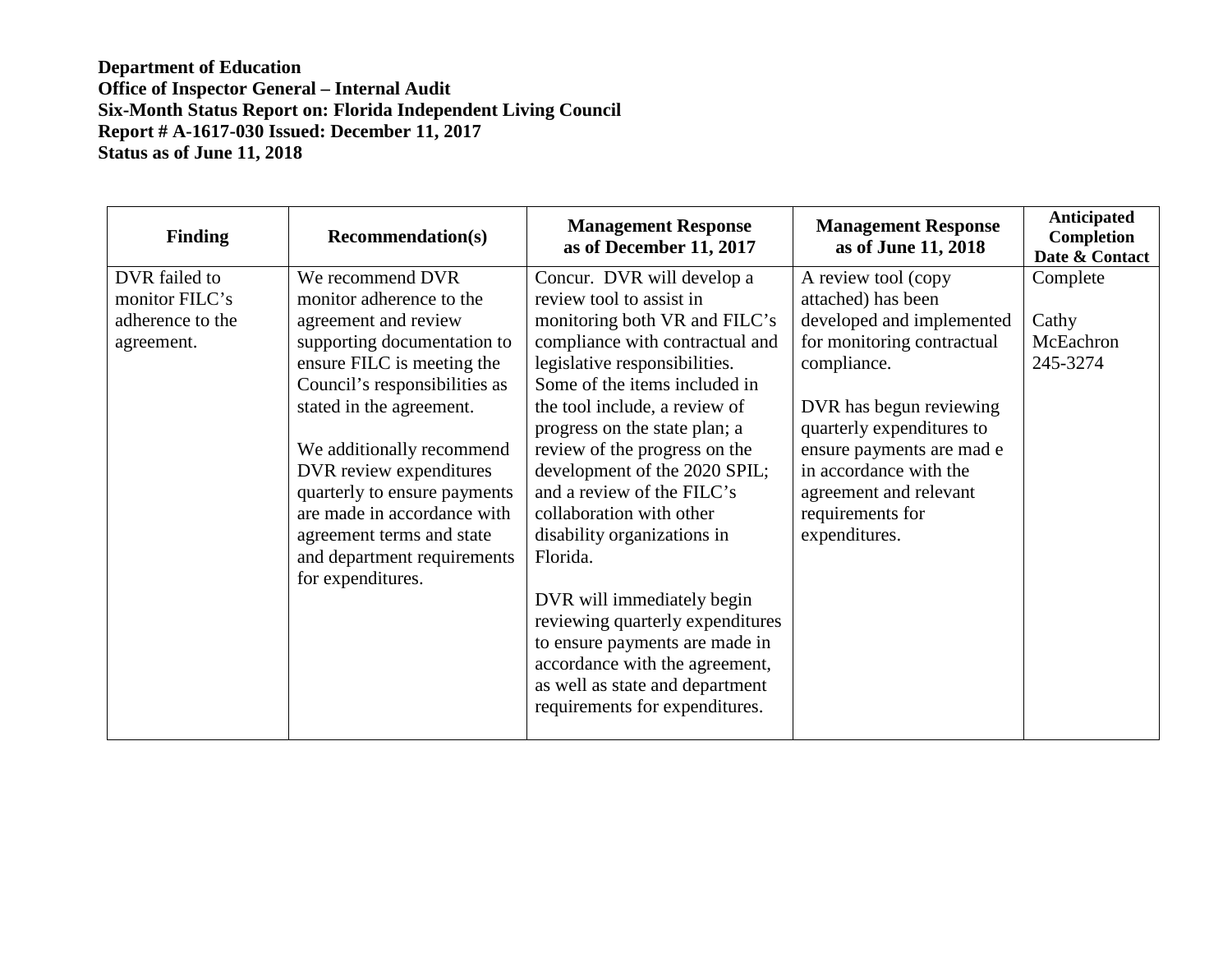| Finding               | <b>Recommendation(s)</b>    | <b>Management Response</b><br>as of December 11, 2017 | <b>Management Response</b><br>as of June 11, 2018 | <b>Anticipated</b><br>Completion<br>Date & Contact |
|-----------------------|-----------------------------|-------------------------------------------------------|---------------------------------------------------|----------------------------------------------------|
| FILC failed to        | We recommend FILC           | FILC concurs that coordination                        | Please see attached full                          | This finding                                       |
| coordinate activities | ensure, and document,       | is not happening; however, it is                      | council minutes of 2/19/18.                       | has been                                           |
| with the Florida      | coordination of activities  | dependent on the Governor to                          | Page 7 (Highlighted)                              | resolved by                                        |
| Rehabilitation        | with FRC and other councils | make joint appointment to both                        | <b>MOTION:</b> To recommend                       | FILC. FILC                                         |
| Council (FRC) in      | that address the needs of   | councils. FILC met on                                 | Candace Partee as FILC                            | will continue to                                   |
| accordance with       | specific disability         | December 5, 2017, and adopted                         | representative to the Florida                     | show                                               |
| agreement terms.      | populations and issues.     | the following motion to address                       | Rehabilitation Council.                           | collaboration                                      |
|                       |                             | this finding. It was decided that                     | (Turner/DeLilla)                                  | with FRC at                                        |
|                       |                             | a special committee would be                          | The vote was unanimous.                           | own expense                                        |
|                       |                             | formed to develop written policy                      |                                                   | until Ms. Partee                                   |
|                       |                             | to support this motion passed by                      | Ms. Bopp sent letter to                           | has been                                           |
|                       |                             | the council. MOTION: Council                          | Governor's Appointment                            | officially                                         |
|                       |                             | member or FILC staff will attend                      | Office on March 14, 2018                          | appointed by                                       |
|                       |                             | FRC meetings until Governor                           | with the Council's                                | Governor's                                         |
|                       |                             | has officially appointed an FRC                       | recommendation. (See                              | Appointment                                        |
|                       |                             | representative. FILC will cover                       | attached letter)                                  | Office.                                            |
|                       |                             | expenses for travel and report                        |                                                   |                                                    |
|                       |                             | will be made on FRC activities                        | Mr. DeLilla has volunteered                       |                                                    |
|                       |                             | at the regular FILC meeting                           | to be a backup for Ms.                            |                                                    |
|                       |                             | following the FRC meeting.                            | Partee when she is unable to                      |                                                    |
|                       |                             |                                                       | attend. Mr. Partee attended                       |                                                    |
|                       |                             |                                                       | the FRC meeting in                                |                                                    |
|                       |                             |                                                       | Jacksonville, January 17-18.                      |                                                    |
|                       |                             |                                                       | Roy Coscrove (FRC                                 |                                                    |
|                       |                             |                                                       | Executive Director) has                           |                                                    |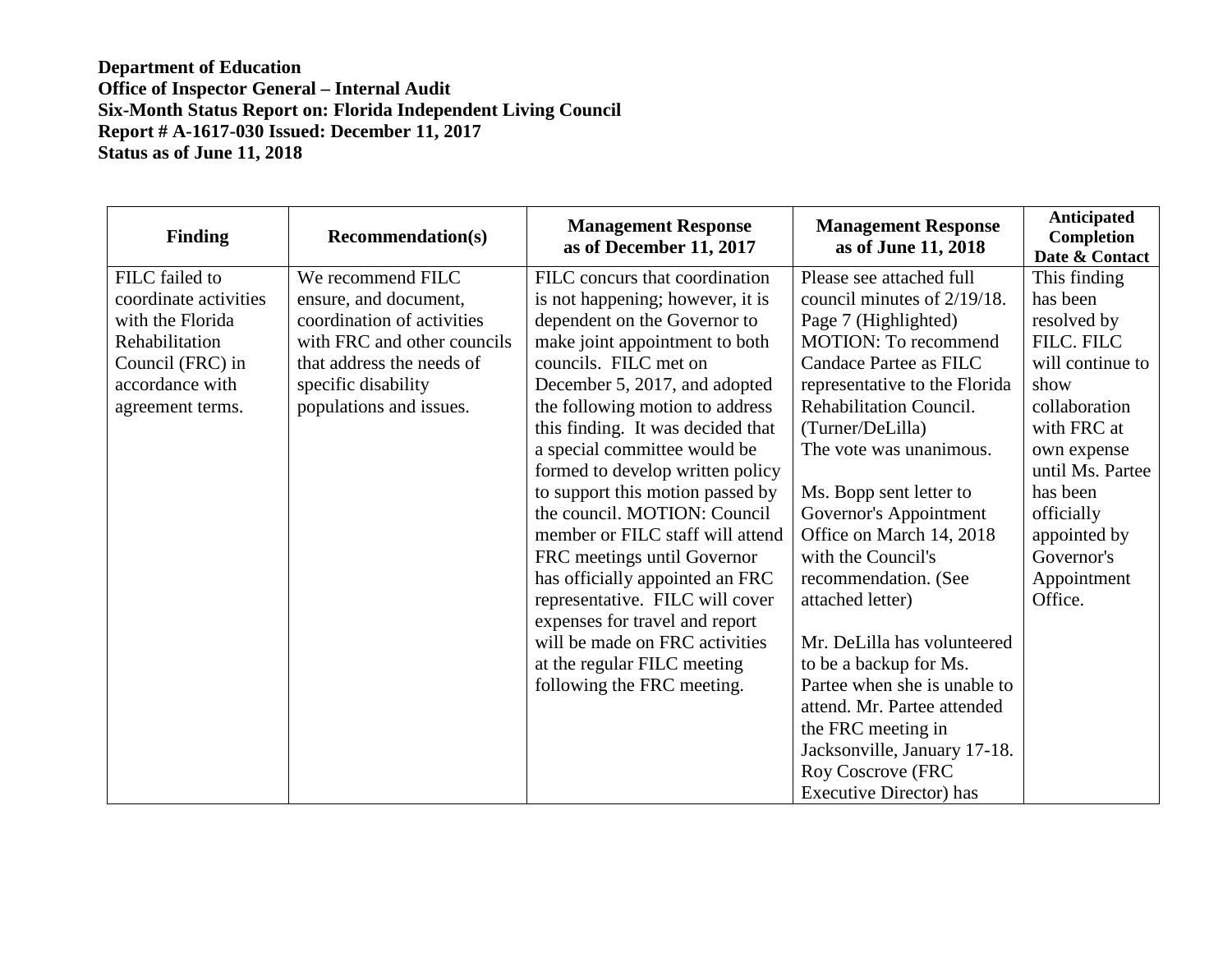| <b>Finding</b> | <b>Recommendation(s)</b> | <b>Management Response</b><br>as of December 11, 2017 | <b>Management Response</b><br>as of June 11, 2018 | <b>Anticipated</b><br>Completion<br>Date & Contact |
|----------------|--------------------------|-------------------------------------------------------|---------------------------------------------------|----------------------------------------------------|
|                |                          |                                                       | reported that their Council                       |                                                    |
|                |                          |                                                       | is pleased to have Ms.                            |                                                    |
|                |                          |                                                       | Partee as the FILC/FRC                            |                                                    |
|                |                          |                                                       | liaison. Mr. Cosgrove has                         |                                                    |
|                |                          |                                                       | also been in touch with the                       |                                                    |
|                |                          |                                                       | Governor's Appointment                            |                                                    |
|                |                          |                                                       | Office to encourage                               |                                                    |
|                |                          |                                                       | expediting the appointment                        |                                                    |
|                |                          |                                                       | of Ms. Partee.                                    |                                                    |
|                |                          |                                                       |                                                   |                                                    |
|                |                          |                                                       | Ms. Partee submitted her                          |                                                    |
|                |                          |                                                       | application to the                                |                                                    |
|                |                          |                                                       | Governor's Appointment                            |                                                    |
|                |                          |                                                       | Office, but has yet to be                         |                                                    |
|                |                          |                                                       | appointed.                                        |                                                    |
|                |                          |                                                       |                                                   |                                                    |
|                |                          |                                                       | FILC will continue to pay                         |                                                    |
|                |                          |                                                       | travel related expenses until                     |                                                    |
|                |                          |                                                       | Ms. Partee has been                               |                                                    |
|                |                          |                                                       | appointed by the Governor.                        |                                                    |
|                |                          |                                                       |                                                   |                                                    |
|                |                          |                                                       | Ms. Partee reported that                          |                                                    |
|                |                          |                                                       | FRC will meet May 15-16,                          |                                                    |
|                |                          |                                                       | 2018, August 7-8, 2018 and                        |                                                    |
|                |                          |                                                       | October 23-24, 2018.                              |                                                    |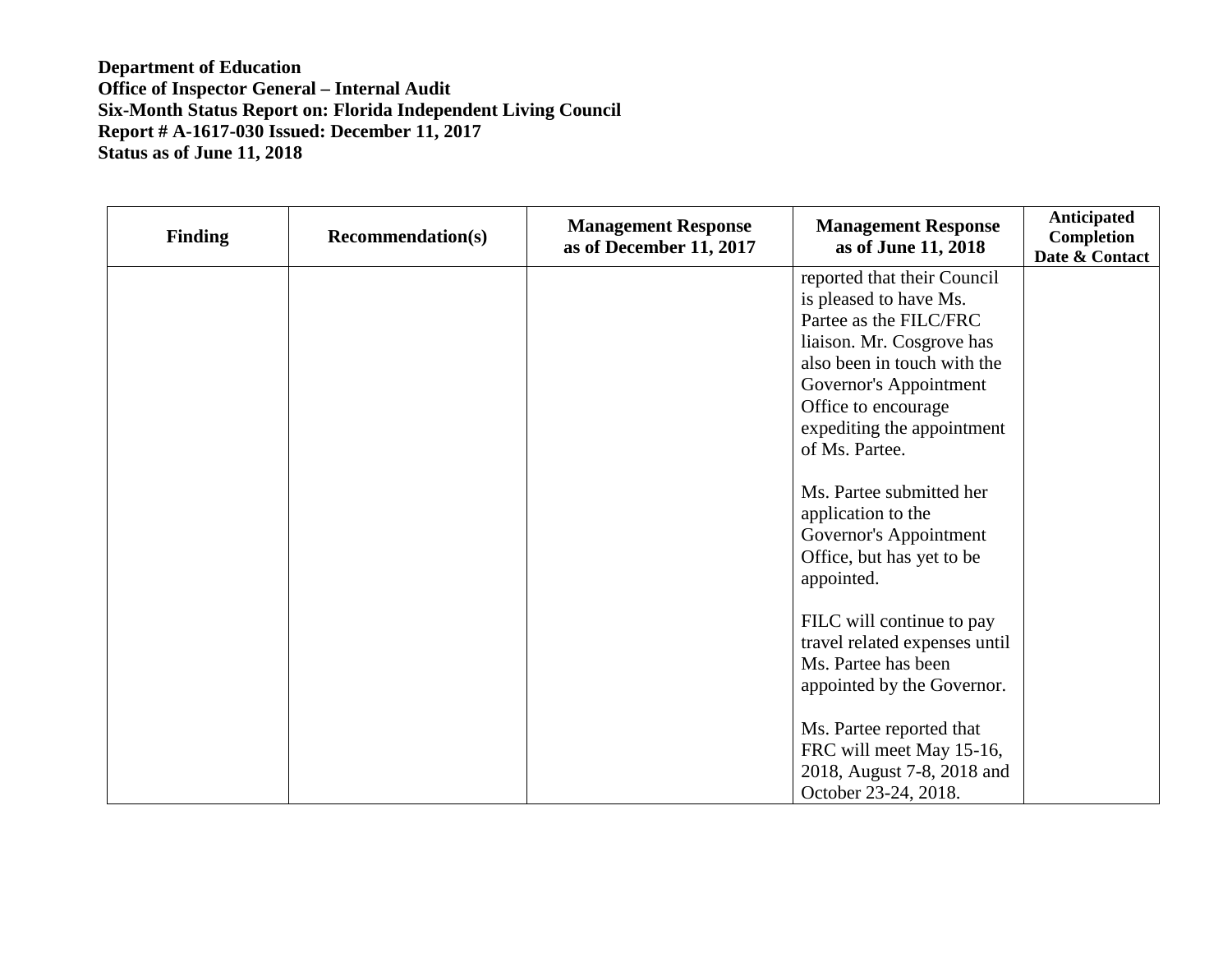| <b>Finding</b>        | <b>Recommendation(s)</b>     | <b>Management Response</b><br>as of December 11, 2017      | <b>Management Response</b><br>as of June 11, 2018 | <b>Anticipated</b><br><b>Completion</b><br>Date & Contact |
|-----------------------|------------------------------|------------------------------------------------------------|---------------------------------------------------|-----------------------------------------------------------|
| FILC failed to        | We recommend FILC            | Concur; however, this is a                                 | The SPIL Committee met                            | The goal is to                                            |
| effectively monitor,  | effectively monitor, review, | challenge when the FILC has no                             | on 11/28117, 03/06/18,                            | have all                                                  |
| review, and evaluate  | and evaluate the             | authority over the CILs to assure                          | 03/27118. See minutes.                            | quarters                                                  |
| the implementation of | implementation of the SPIL   | they follow or report accurately                           |                                                   | completed                                                 |
| the State Plan for    | and develop policies and     | their activities on the SPIL.                              | The SPIL Committee                                | within one                                                |
| Independent Living    | procedures outlining how     | DVR has obligation to assure                               | developed a SPIL at a                             | month. Four                                               |
| (SPIL).               | that should occur.           | CILs are carrying out their                                | Glance for each quarter. All                      | quarters have                                             |
|                       |                              | contract obligations. FILC met<br>on December 5, 2017, and | Council members are<br>involved in reviewing      | been completed<br>to date.                                |
|                       |                              | adopted the following motion to                            | sections to determine if the                      |                                                           |
|                       |                              | address this finding. It was                               | objective has been met. The                       |                                                           |
|                       |                              | decided that a special committee                           | responses are then                                |                                                           |
|                       |                              | would be formed to develop                                 | calculated on a percentage                        |                                                           |
|                       |                              | written policy to support this                             | basis to "rate" the progress.                     |                                                           |
|                       |                              | motion passed by the council.                              | (electronic file attached to                      |                                                           |
|                       |                              |                                                            | email to show example.)                           |                                                           |
|                       |                              | FILC SPIL Committee met on                                 |                                                   |                                                           |
|                       |                              | November 28, 2017, and will                                | At the May full Council                           |                                                           |
|                       |                              | continue to meet on the 4th                                | meeting, the Council                              |                                                           |
|                       |                              | Tuesday (alternate date in cases                           | members discussed                                 |                                                           |
|                       |                              | of holiday or conflicts in                                 | processes for writing the                         |                                                           |
|                       |                              | schedule) monthly to review and                            | upcoming SPIL and how to                          |                                                           |
|                       |                              | monitor the SPIL. Minutes will                             | better write the SPIL to                          |                                                           |
|                       |                              | be kept of each meeting.                                   | review, monitor and                               |                                                           |
|                       |                              | Recommendations to the full                                |                                                   |                                                           |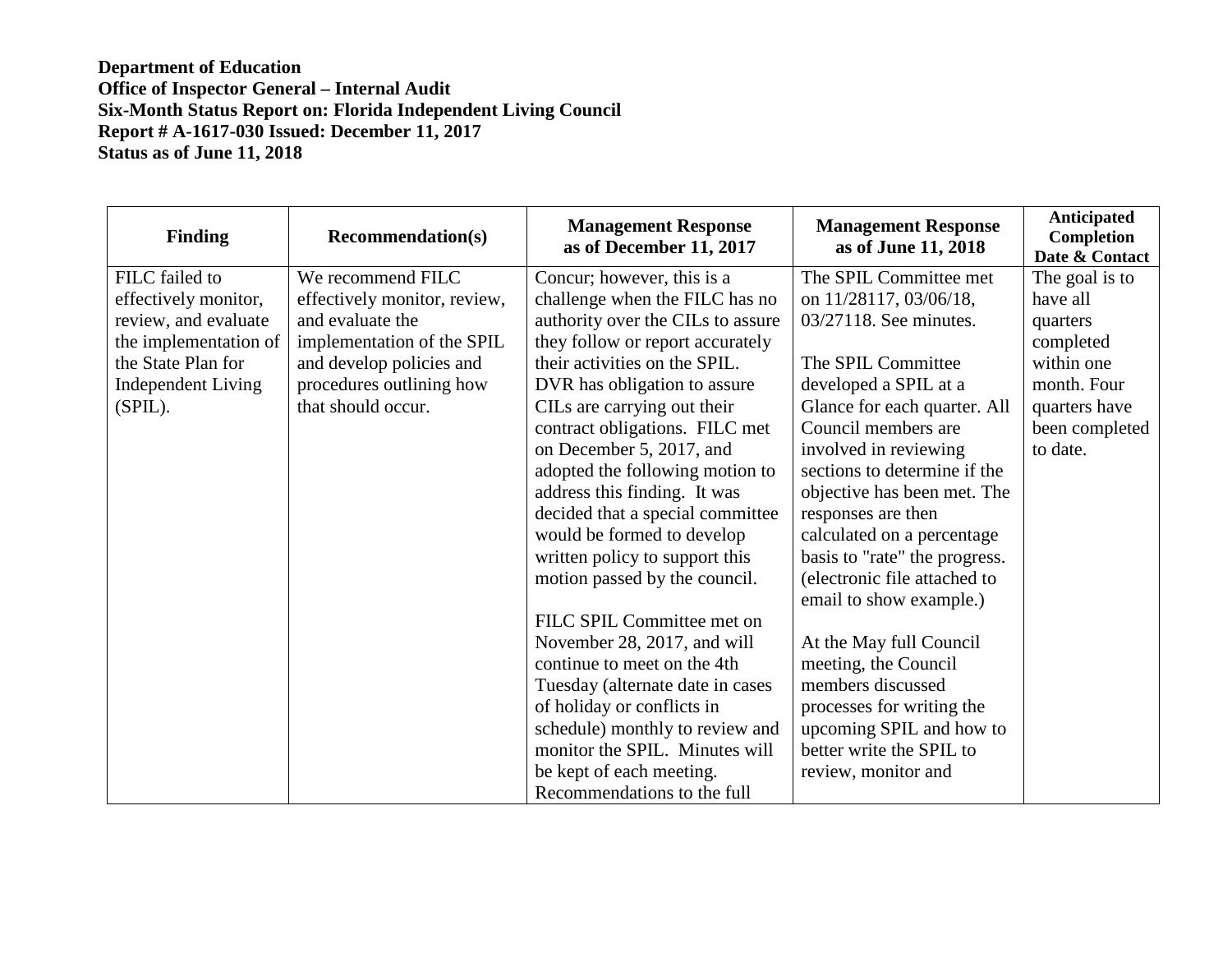| <b>Finding</b>                                                     | <b>Recommendation(s)</b>                                                                        | <b>Management Response</b><br>as of December 11, 2017                                                                                                                                                                                                                                                                                                                                                                                                                                                                                                  | <b>Management Response</b><br>as of June 11, 2018                                                                                                                                                                                                                                                                          | <b>Anticipated</b><br>Completion<br>Date & Contact                                             |
|--------------------------------------------------------------------|-------------------------------------------------------------------------------------------------|--------------------------------------------------------------------------------------------------------------------------------------------------------------------------------------------------------------------------------------------------------------------------------------------------------------------------------------------------------------------------------------------------------------------------------------------------------------------------------------------------------------------------------------------------------|----------------------------------------------------------------------------------------------------------------------------------------------------------------------------------------------------------------------------------------------------------------------------------------------------------------------------|------------------------------------------------------------------------------------------------|
|                                                                    |                                                                                                 | council will be made on<br>determining quality assurance<br>measures. Training will be<br>developed for the CILs to better<br>complete report forms and will<br>be delivered at the Statewide IL<br>Conference to be held on May<br>$16-17.$<br><b>MOTION: Provide SPIL</b><br>Committee meeting schedule,<br>produce minutes, determine<br>quality assurance, develop<br>training related to the SPIL and<br>of its reporting in collaboration<br>with Network of Centers to use<br>for training at the Independent<br>Living Conference in May 2018. | evaluate in a measurable<br>way.<br>The FILC and Network of<br>Centers are in the process of<br>scheduling a collaborative<br>SPIL writing meeting for<br>September 6-7, 2018 in<br>Altamonte Springs.<br>Paula McElwee from ILRU<br>has been contacted to<br>facilitate this meeting and<br>assist with writing the SPIL. |                                                                                                |
| FILC expended funds<br>on behalf of a<br>resigned staff<br>member. | We recommend FILC ensure<br>all expenditures are made in<br>accordance with agreement<br>terms. | Concur. FILC met on December<br>5, 2017, and adopted the<br>following motion to address this<br>finding. It was decided that a<br>special committee would be<br>formed to develop written policy                                                                                                                                                                                                                                                                                                                                                       | The Council and Adhoc<br>Committees are working on<br>strengthening all policies<br>and procedures. The Bylaws<br>have been revised, but have<br>not been voted on.                                                                                                                                                        | It will be top<br>priority for the<br>new Executive<br>Director to<br>review and<br>revise all |